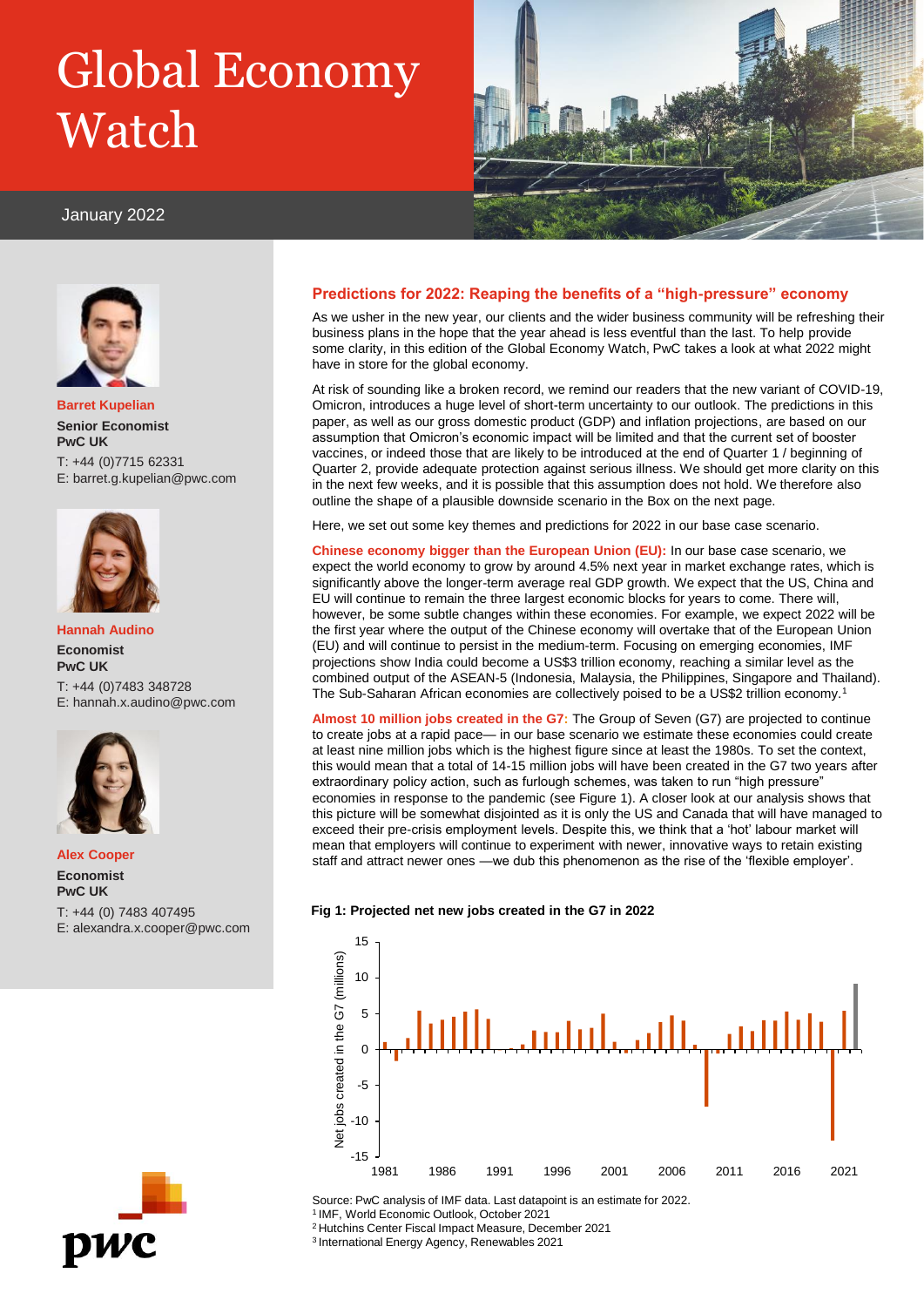# **Predictions for 2022**

**Rise of the 'flexible employer':** A hot labour market means that workers will have more bargaining power. We don't necessarily expect this to translate into sustainably higher nominal wage growth (or indeed a wage-price spiral similar to that experienced in the UK in the 1970s). In fact, adjusting for the effects of the pandemic (compositional issues, distortions from government schemes and base effects) we have seen that the latest nominal wage growth data is more in keeping with historic levels, particularly in the Eurozone and the UK.

What we do expect though is employers to adapt to the high competition for workers experimenting with ways to attract and retain staff by making themselves stand out as 'flexible employers'. For example, we have begun to see employers offer four day working weeks, hybrid working arrangements, and better non-financial benefits. We expect to see more of these type of trends particularly in the services sector and the knowledge-based sectors.

**Economies will enter a monetary policy tightening cycle:** We expect tighter financial conditions as central banks in advanced economies hike their policy rates and cut back on their quantitative easing programmes. This process has already started in the US and the UK but effects of the Omicron variant might delay this by a few months. We expect that the Eurozone will continue its accomodative monetary stance as its core inflation rate, excluding changes in indirect taxes, is unlikely to breach its 2% target in 2022.

This won't spell trouble for most emerging markets. Unlike in 2013, most of the larger emerging economies (Brazil, South Africa etc) have been preparing for "lift off" in the US by raising their central bank rates rates. The exception to this is Turkey, which has decided not to follow the example of other emerging economies, leading to economic turmoil.

**Shift from 'just in time' to 'just in case':** We expect supply chain pressures to dissipate. We've already seen evidence of this happening in the last few months of 2021 and expect this to continue. By the second half of 2022, this trend will pull down headline inflation via relatively low durable prices. This could give central banks some breathing space to potentially delay future rate hikes particularly if their economies face additional headwinds (due to unexpected epidemiological changes, for example).

The case for developing 'strategic autonomy' in a variety of areas ranging from semi-conductors, to artificial intelligence and car battery manufacturing will continue to gather momentum, particularly in the EU which is an open large economy. This will help build resilience in corporates, even though it could have a short-term negative hit on profit margins. Our historic scenario analysis on reshoring some 'strategic' sectors of economic activity shows that this could be a US\$136 bn to US \$272 bn (in 2019 constant prices) opportunity for the G7 countries, but could lead to sub-optimal economic outcomes, particularly if the 'strategic' sectors draw up labour from other more productive sectors of the economy.

**Reversal of roles between the US and EU in fiscal policy:** In the US, for the first time since the beginning of the pandemic, the Hutchins Centre expects fiscal policy to drag economic growth by around 2 percentage points (pp) in 2022.<sup>2</sup> This drag could be larger if the Build Back Better programme is delayed or downsized.

Meanwhile in the EU, which is governed by a set of fiscal rules, the story is different as fiscal policy is expected to add between 0.5pp to 1pp to economic growth in 2022. This reversal reflects the suspension of EU fiscal rules until probably 2023 which we expect will be revised to acknowledge the more activist role fiscal authorities will have to play to meet the bloc's legally binding target of net zero greenhouse gases by 2050.

**A third of global electricity could come from renewable sources in 2022 as coal consumption continues to decline:** 2022 is likely to be another record breaking year for renewable energy, as falling prices and global momentum from COP26 drive renewable sources to account for over 30% of total electricity generation globally.<sup>3</sup>

Capacity projections suggest new renewable capacity will increase by 295 gigawatts (GW), the biggest ever for the second year in a row.<sup>3</sup> Solar and wind will account for most of this growth, particularly in the US and China. This will facilitate the clean energy transition, following new commitments made at COP26 to phase out coal and end international public support for unabated fossil fuel energy by end 2022.

We expect the discussion on renewables to start to shift to storage and transmission systems, which are a key component of making electricity grids more resilient.

#### **Fig 2: Expected capacity additions by country, 2022**



Source: International Energy Agency, PwC analysis

**Commodity prices expected to remain steady but geopolitics could derail this:** The rapid growth in energy prices, and natural gas in particular, in 2021 is expected to ease over the first half of 2022 based on future prices. However, this assumes no major geopolitical developments, which are a key driver of short-term prices of natural gas, particularly in Europe which has limited energy-related commodities.

# **Box 1: A plausible downside scenario for the global economy in 2022**

Due to the short-term uncertainty the Omicron variant has introduced, here we outline a potential downside scenario for the global economy

|                                     | <b>Base case</b>                                                                                                                                                                                                                                                                                                                                                                                                                                                                | <b>Downside scenario</b>                                                                                                                                                                                                                                                                                                                                                                                                                                                                                           |
|-------------------------------------|---------------------------------------------------------------------------------------------------------------------------------------------------------------------------------------------------------------------------------------------------------------------------------------------------------------------------------------------------------------------------------------------------------------------------------------------------------------------------------|--------------------------------------------------------------------------------------------------------------------------------------------------------------------------------------------------------------------------------------------------------------------------------------------------------------------------------------------------------------------------------------------------------------------------------------------------------------------------------------------------------------------|
| Epidem-<br>iological<br>assumptions | Omicron becomes the dominant variant of COVID-19 in Q1 in<br>most Northern Hemisphere economies. There is a significant<br>spike recorded in the number of COVID cases with some strain<br>on health systems.                                                                                                                                                                                                                                                                   | Omicron becomes the dominant variant of COVID-19 in Q1 in most Northern<br>Hemisphere economies. There is a very high spike in the number of COVID<br>cases recorded in Q1/Q2 2022 in a very short period of time, overwhelming<br>health systems.                                                                                                                                                                                                                                                                 |
|                                     | Booster vaccines are highly effective at preventing hospitalisation<br>о<br>from Omicron. Emphasis on production and distribution of<br>vaccines. Omicron specific vaccines ready by end of Q1 2022 /<br>beginning of Q2 2022.<br>Additional non-pharmaceutical measures put in place to stop the<br>o<br>spread of the variant but these do not significantly impede<br>economic activity.<br>Omicron spreads further afield but does not cause widespread<br>о<br>disruption. | Current vaccines do not provide adequate protection from Omicron. Omicron<br>specific vaccines launched at the end of Q1 2022 / beginning Q2 2022 which<br>provide adequate protection against hospitalisation from Omicron.<br>A wider suite of non-pharmaceutical measures put in place to stop the<br>spread of the variant some of which hinder activity in specific sectors<br>(including in education, retail, hospitality and entertainment).<br>Omicron spreads further afield and causes some disruption. |
| <b>Real GDP</b><br>growth           | Some slowdown in economic activity in Q1 2022. However, this<br>$\bullet$<br>is clawed back by faster growth in the subsequent quarters of<br>2022.                                                                                                                                                                                                                                                                                                                             | Significant slowdown or potential contraction in economic activity for some<br>Northern hemisphere economies in Q1 2022.<br>In this scenario, we expect global GDP growth to be reduced by<br>approximately 50 basis points compared to the base case.                                                                                                                                                                                                                                                             |
| Inflation                           | Demand and supply mismatches gradually dissipate after Q2<br>٠<br>2022, easing price pressure on goods prices.<br>Oil and energy related commodity prices remain on average<br>o<br>stable.<br>Headline inflation rates in the G7 on a downward trend in the<br>ю<br>second half of 2022.                                                                                                                                                                                       | Demand and supply mismatches continue even after Q2 2022, putting<br>upward pressure on goods prices.<br>However, energy prices are under less pressure due to less demand and<br>more stringent rules which impeded economic activity.<br>Headline inflation rates higher compared to the base case scenario as<br>$\bullet$<br>supply-chain shortage price effect dominates the decrease in energy prices.                                                                                                       |